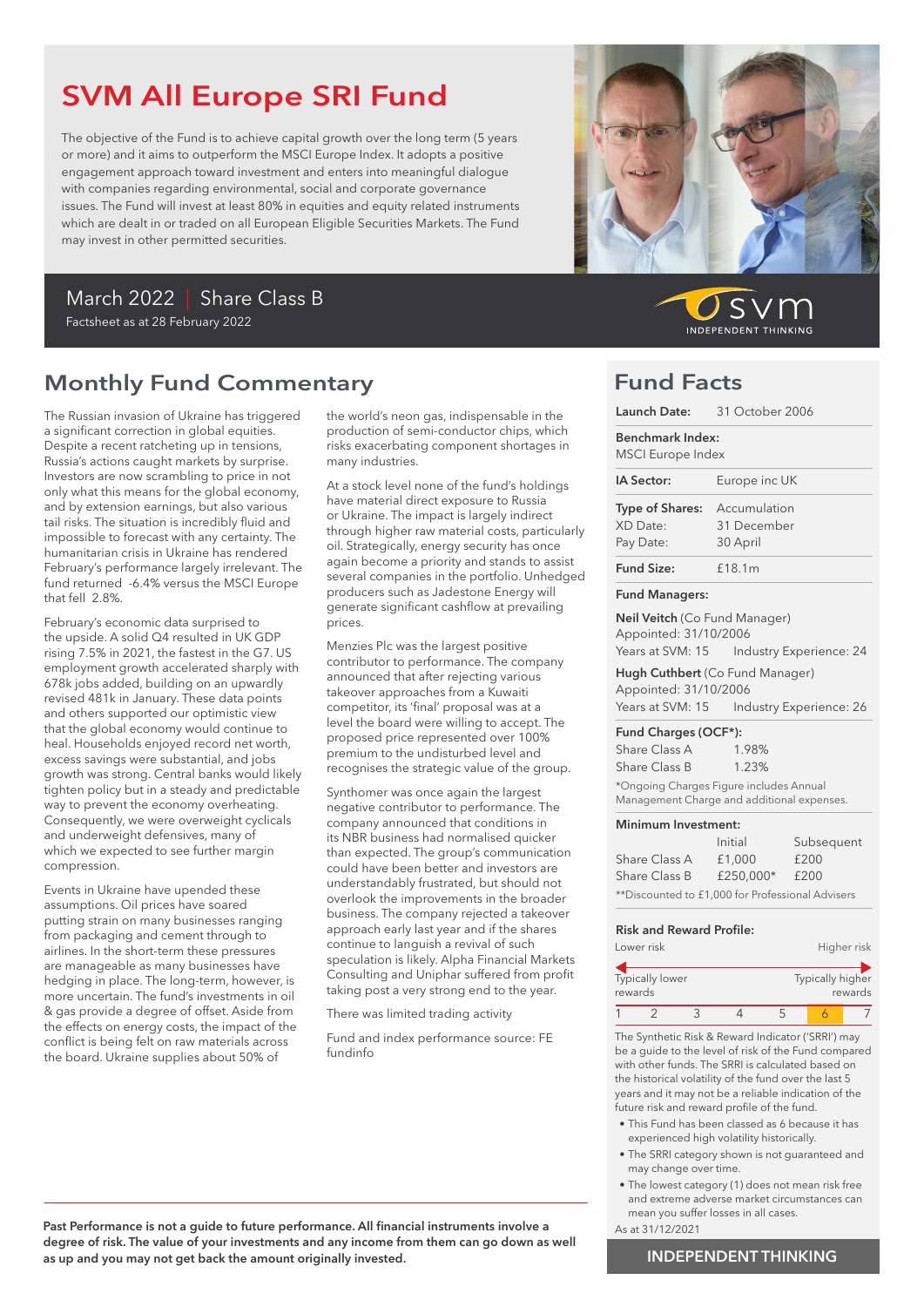### Risk Baskets

To help understand the overall balance of the portfolio, stocks are allocated to one of eight risk groups: defensive, cyclical, stable financial, unstable financial, consumer cyclical, oil & gas, mining and finally technology. Most of these groups are self explanatory but financials deserve some clarity. All financials are inherently unstable but in the main, Lloyd's underwriters and General Insurers take less balance sheet risk, so are relatively more stable than Banks or Life Assurers.

Seeing the portfolio broken down into these categories allows an understanding of how aggressive or defensive the overall portfolio is, and where risk is being taken.

| Cash               | 7.9  |  |
|--------------------|------|--|
| Oil & Gas          | 0.0  |  |
| Mining             | 0.0  |  |
| Stable Financial   | 0.0  |  |
| Technology         | 6.5  |  |
| Defensive          | 11.3 |  |
| Consumer Cyclical  | 14.2 |  |
| Unstable Financial | 21.0 |  |
| Cyclical           | 39.0 |  |

| Cyclical            | 39.0% |
|---------------------|-------|
| Alpha FMC           | 7.0   |
| Smurfit Kappa Group | 6.0   |
| Rexel               | 5.1   |
| <b>CRH</b>          | 4.3   |
| Synthomer           | 41    |

| <b>Defensive</b> | 11.3% |
|------------------|-------|
| Uniphar          | 3.7   |
| <b>DCC</b>       | 3.2   |
| Smith & Nephew   | 2.6   |
| Sedana Medical   | 1.2   |
| Apontis Pharma   | 0.6   |

| Unstable Financial   | 21.0% |
|----------------------|-------|
| Lloyds Banking Group | 5.0   |
| OSB Group            | 46    |
| AXA                  | 4.5   |
| Prudential           | 43    |
| Legal & General      | 27    |

| Technology         | 6.5% |
|--------------------|------|
| Creo Medical Group | 33   |
| LungLife Al        | 2.2  |
| <b>ActiveOps</b>   | 1()  |
|                    |      |

| <b>JIANIC I IIIAIILIAI</b> |  |  |
|----------------------------|--|--|
|                            |  |  |
|                            |  |  |

Consumer Cyclical 14.2% Norcros 6.5 Tesco 3.2 Dalata Hotel Group 2.3 Jost Werke 2.2

| <b>Stable Financial</b> |  | 0.0% |  |
|-------------------------|--|------|--|
|                         |  |      |  |

## This Month's Featured Stock

### Smurfit Kappa

Smurfit Kappa produces paper-based packaging from its 34 paper and board mills. The company offers a sustainable alternative to plastic based solutions and has a very credible approach to the environmental impact of its operations. 75% of raw materials used in the production process are recycled with the remainder sourced from Chain of Custody suppliers helping to ensure Smurfit Kappa's corporate responsibility aspirations are reflected in the materials they source. The company has a wide range of impressive ESG targets including a reduction in CO $_2$  intensity of -55% by 2030 and net zero by 2050. All this is in the process of being validated by science-based targets in order to be aligned with the Paris

#### Agreement of 2015.

Mining 0.0% Oil & Gas 0.0% 0.0%

While not core to the underlying manufacturing process, the company does, in a small part, source from its own forestry and plantations, currently consisting of 68 thousand hectares. It is these forestry holdings which have been the focus of our recent engagement with Smurfit Kappa as reports surfaced of the company's involvement in deforestation of Colombian rain forests. Unusually 22 thousand hectares of the company's forest holdings in the region are virgin rainforest held in custody not for production purposes and Smurfit Kappa has an alliance with WWF in Colombia to aid in the conservation and protection of these valuable assets. In

addition, the remaining acreage was purchased as agricultural land decades ago and has since been re-forested, although clearly not recreating what would once have been rain forest. WWF's involvement in this whole issue makes the claims of mismanagement less plausible but we will continue to highlight our concerns to the company that responsible activities are a prerequisite to our shareholding.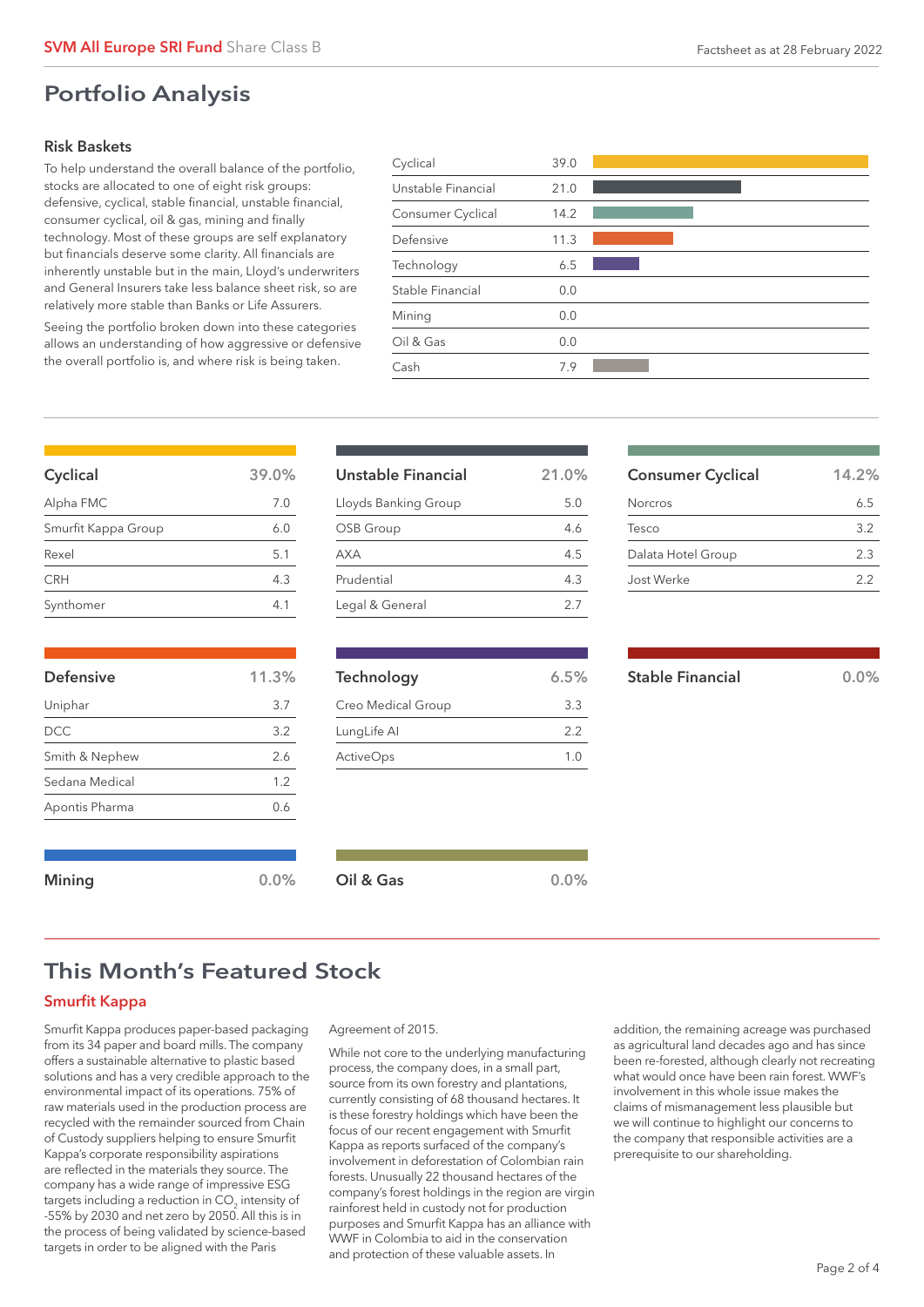## Portfolio Structure

As an unconstrained fund we invest in our highest conviction ideas irrespective of market capitalisation, country or sector. As a consequence The SVM All Europe SRI Fund portfolio will vary considerably from the benchmark index and from other funds that are in the same IA sector.





| <b>Country Breakdown</b> |  |  |
|--------------------------|--|--|
|--------------------------|--|--|

|         | No. of Stocks | (% ) |
|---------|---------------|------|
| UK      | 16            | 58.2 |
| Ireland | 4             | 16.3 |
| France  | 3             | 13.5 |
| Germany | 2             | 2.9  |
| Sweden  | 1             | 1.2  |
| Other   | -             | 0.0  |

| Sector Breakdown              | (% ) |
|-------------------------------|------|
| Industrials                   | 26.7 |
| Financials                    | 21.0 |
| Materials                     | 17.5 |
| Health Care                   | 13.6 |
| Consumer Discretionary        | 5.2  |
| Information Technology        | 4.9  |
| Consumer Staples              | 3.2  |
| Energy                        | 0.0  |
| <b>Communication Services</b> | 0.0  |
| Utilities                     | 0.0  |
| Real Estate                   | 0.0  |





| <b>Size Analysis</b>                  | (% ) |
|---------------------------------------|------|
| Mega Cap ( $\geq$ E50bn)              | 0.O  |
| Large Cap (< $$50bn)$                 | 30.4 |
| $\blacksquare$ Mid Cap (< $\in$ 10bn) | 25.9 |
| Small Cap (< $\in$ 1bn)               | 35.8 |
|                                       |      |



| <b>Currency Exposure</b> | (% ) |
|--------------------------|------|
| $\blacksquare$ Euro      | 32.7 |
| Sterling                 | 58.2 |
| ■ Swedish Krona          | 1.2  |
|                          |      |